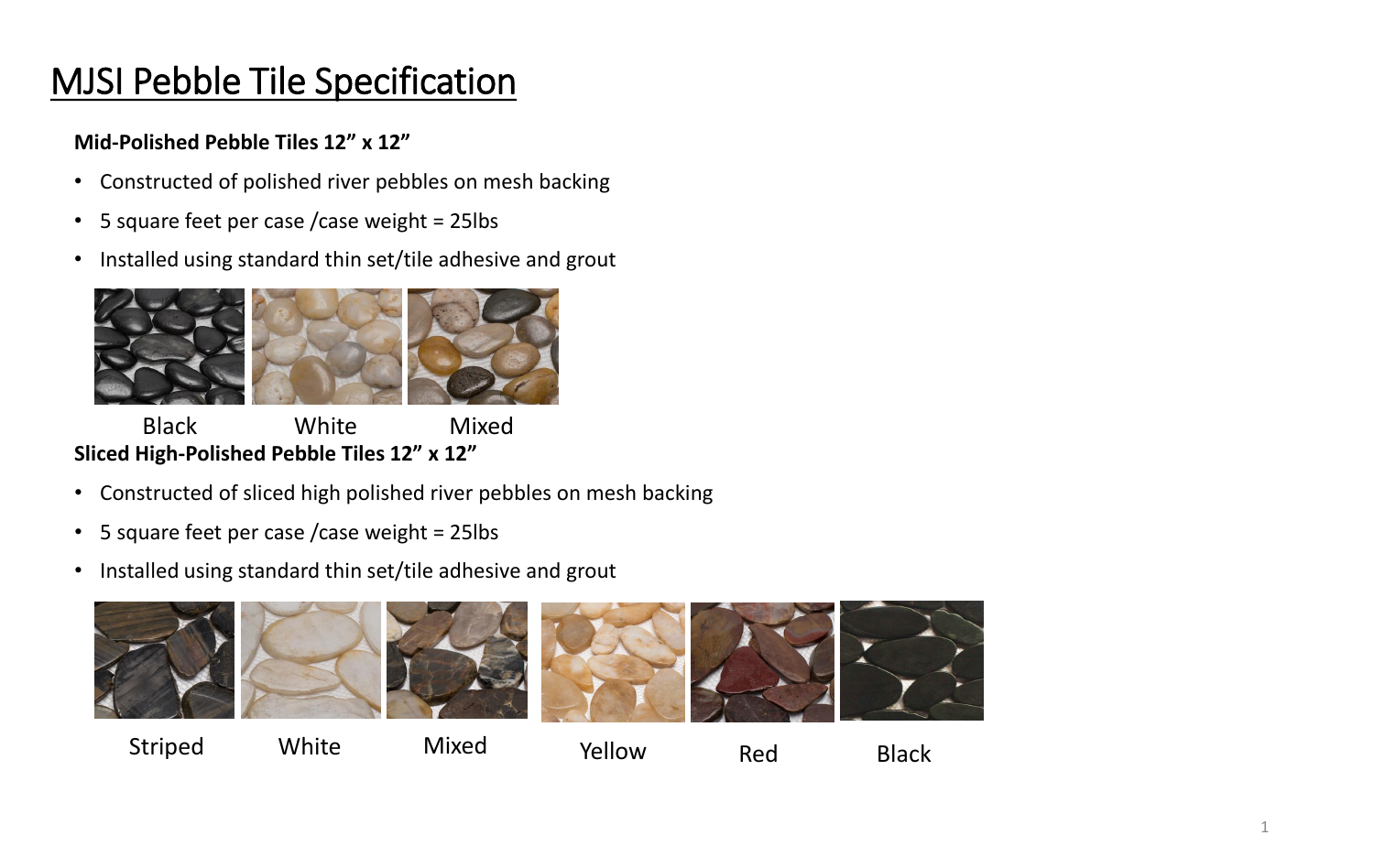### **Sliced High-Polished Pebble Tiles 12" x 12"**

- Constructed of sliced high polished river pebbles on mesh backing
- 5 square feet per case /case weight = 25lbs
- Installed using standard thin set/tile adhesive and grout



Striped White Mixed





Yellow Red Black

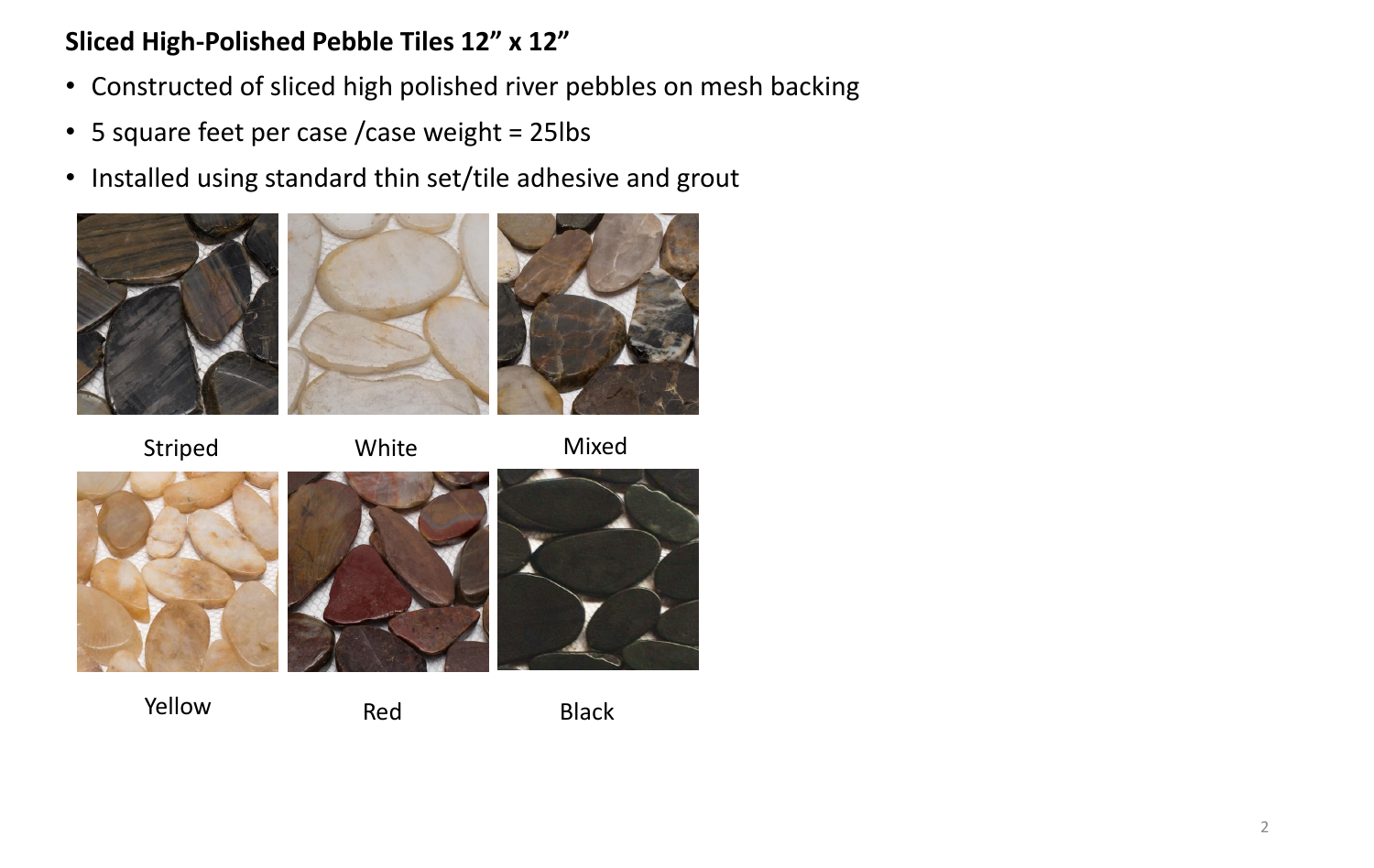# MJSI Pebble Tile Specification

#### **Natural Pebble Tiles 12" x 12"**

- Constructed of natural river pebbles on mesh backing
- 5 square feet per case /case weight = 25lbs
- Installed using standard thin set/tile adhesive and grout



#### **Sliced and Honed Pebble Tiles 12" x 12"**

- Constructed of sliced and honed river pebbles on mesh backing
- 5 square feet per case /case weight = 25lbs
- Installed using standard thin set/tile adhesive and grout















Striped White Mixed Yellow Red Black